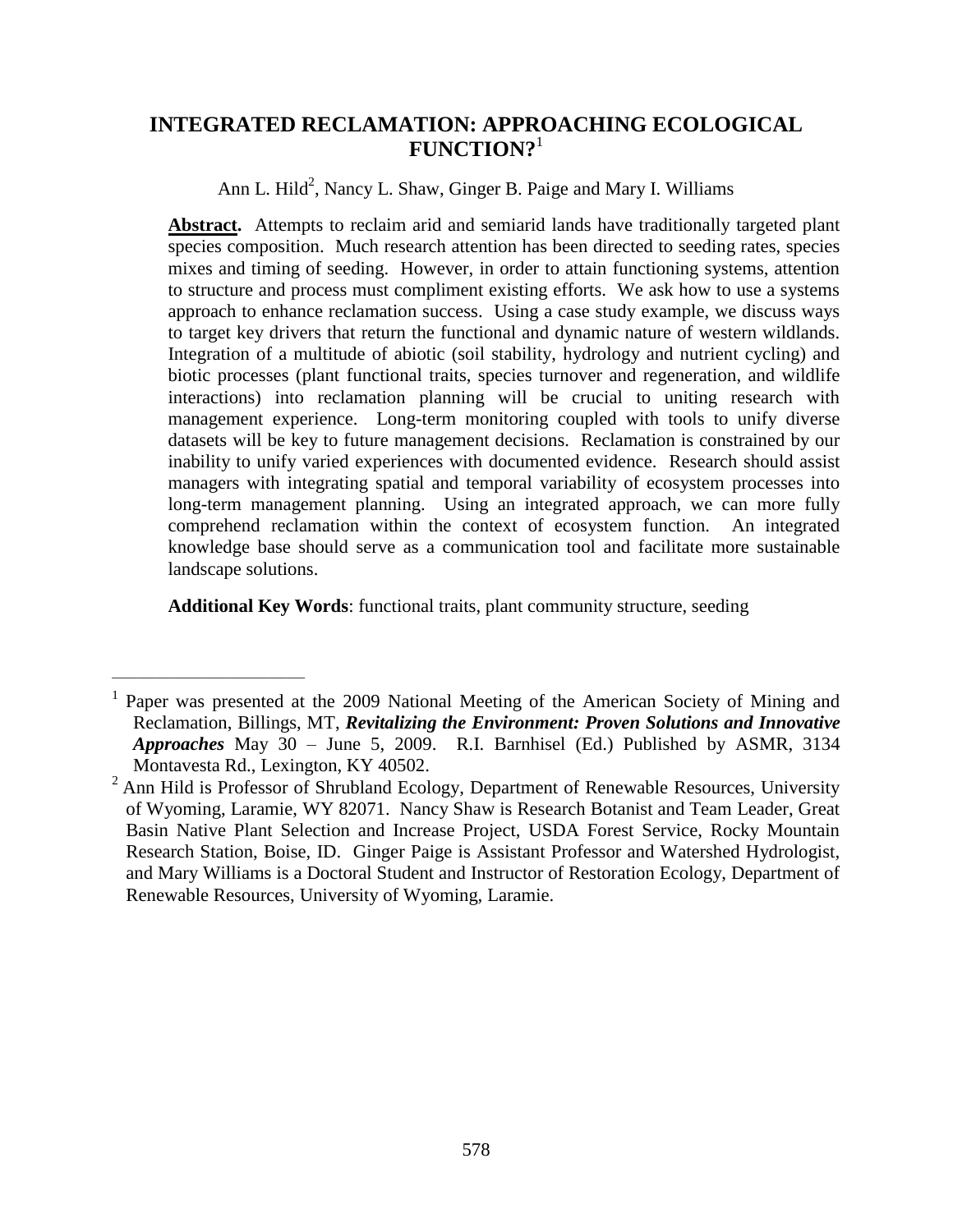### **Introduction**

"The repairer of a watch does not need a description or a set of correlations, but a kit of parts and the knowledge of how to fit them together. With this kit and this knowledge, the repairer might hope to reassemble the watch, and if this is done properly the watch will have acquired the emergent property of an integrated whole …" John Harper (1987).

Reclamation efforts in arid and semiarid lands have traditionally targeted plant species composition. Much research attention has been directed to seeding rates, species mixes and timing of seeding. Research in reclamation, by virtue of researcher expertise, often includes controlled studies of one or a few aspects of reclamation at either a precise, small plot scale, or at a more general landscape scale. Although we all recognize the importance of integration in ecology, it is often difficult to clearly visualize how a variety of ecological elements, the knowledge and experience of hands-on managers, and the temporal and spatial characteristics of wildland systems can be integrated into a meaningful synthesis of reclamation outcomes. We discuss an integrated approach to reclamation as a means to advance our science and aid in successful reclamation of arid and semiarid lands following human disturbance.

# **Elements needed for developing integrated reclamation**

Reclamation requires the integration of several ecological components across a range of spatial and temporal scales. Ecological communities and processes are not easily sorted into distinct elements. However, for the purposes of this discussion we distinguish among composition, structure, and function, recognizing that they are synergistically tied to one another and can be considered at a variety of scales.

### Composition

Meefe et al. (2002) describe composition as the "what is there" in ecosystems. Composition can be documented at the sub-organismal scale (i.e. genetic composition) to landscape scale (i.e. the arrangement of vegetative communities in a matrix within a watershed). Most common reclamation efforts have targeted composition of ecosystems through inventories documenting pre-disturbance plant species composition, soil textures and profiles of soil horizons, areal extent of vegetation types and sometimes the physical features that may provide wildlife habitat. Often the major focus is on plant species composition (Herrick et al., 2006). These baseline records have provided the laundry list for which reclamation is held accountable. Many difficulties in returning particular combinations of species (plant and animal) to reclaimed lands derive from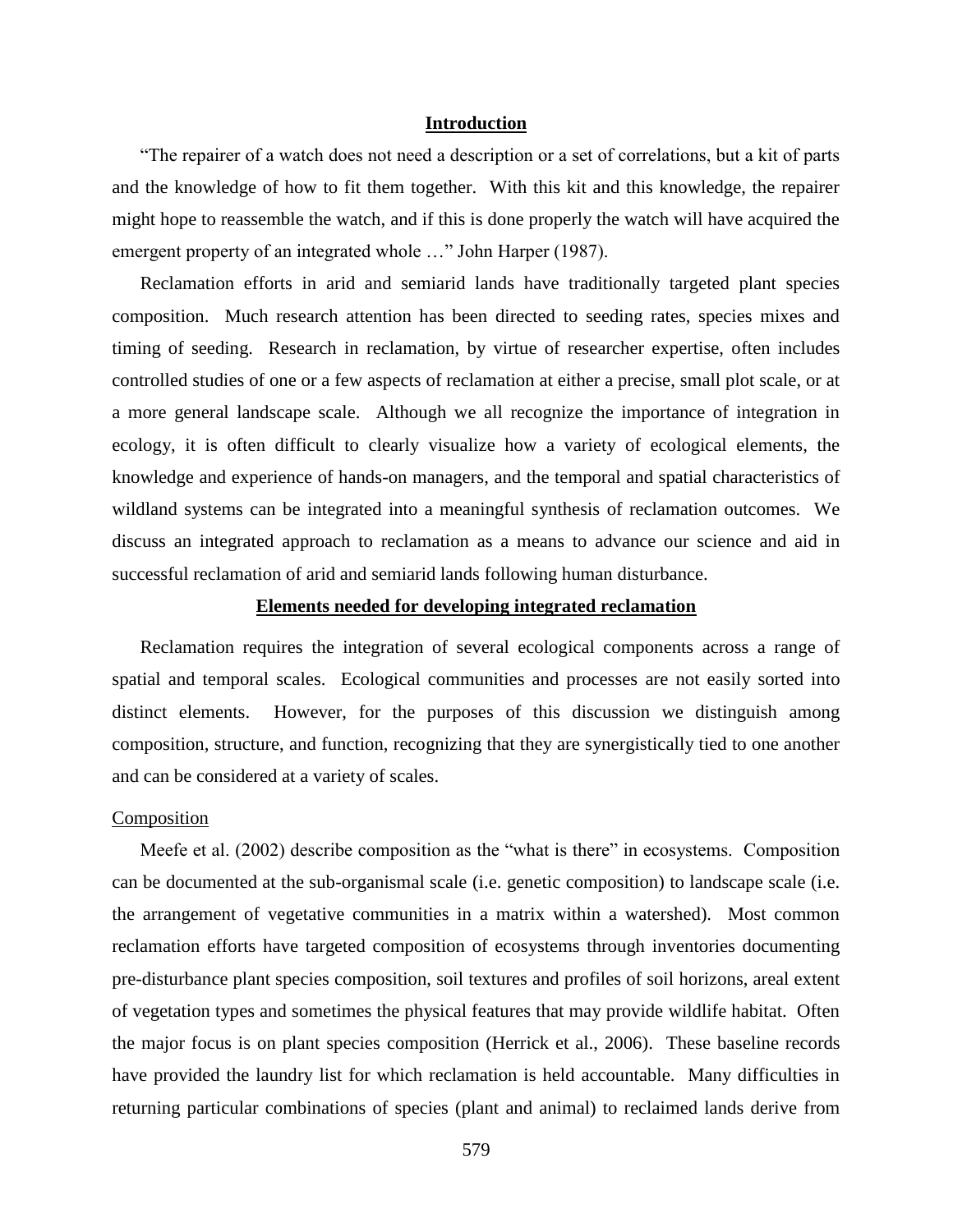the desire to replace the composition (i.e. establishing 1 shrub per  $m<sup>2</sup>$ ) irrespective of structural and functional characteristics of the previous landscape (i.e. variation in age structure of shrub populations and shrub cohort recruitment processes).

### Seed Selection

The choice between local seed versus widely derived seed sources (Lesica and Allendorf, 1999; Broadhurst et al., 2008) is based on our desire to retain genetic variation of populations (gene flow within cross-pollinated populations) and to limit detrimental effects of out-breeding depression (altering gene flow function by introducing new genetic material that is presumably, less well adapted to specific site characteristics and will die out). Local seed sources (possibly more early successional than were there at the time of disturbance) that include genetic variation may be used for small disturbances when available. Widely derived seed sources may be more applicable to larger disturbances over homogeneous areas because they may include more genetic diversity and thus will be more likely to include seeds that are well suited across the disturbed site. The choices of seed source then, can be best made using tools to consider site conditions, availability and long-term objectives. Availability is often a strong driver of seed selection but may become less so with an integrated approach (for example targeting seed to only restoration applications most likely to be successful would reduce some demand on limited seed sources). In all cases, it is important to consider the seed source (area of collection) and inclusion of adequate variability to obtain adapted materials that will be resilient in the face of environmental stresses (Withrow-Robinson and Johnson, 2004).

Reseeding on a relatively undisturbed soil surface (for example after wildfire) may be best addressed with adapted seed sources, often of the target community, if the hydrologic function and the erosion potential of the site are not severely compromised and if the entry of invasive species is not a threat. In this case, structure will return as the canopy develops (although some structural characteristics may not be present for quite some time). Seeding techniques or use of seedlings to create mosaics of herbaceous and woody material, for example, might be helpful in speeding the return of above and belowground structure and thus function. On more radically damaged sites (e.g. a mine land setting where topsoil and substrate have been removed and replaced) a broader genetic amplitude in the seed source, and perhaps earlier successional species, might increase the chances that some seedlings will be well-suited to at least some of a site's traits (where the 'rules' have changed). But the return of species composition via seeding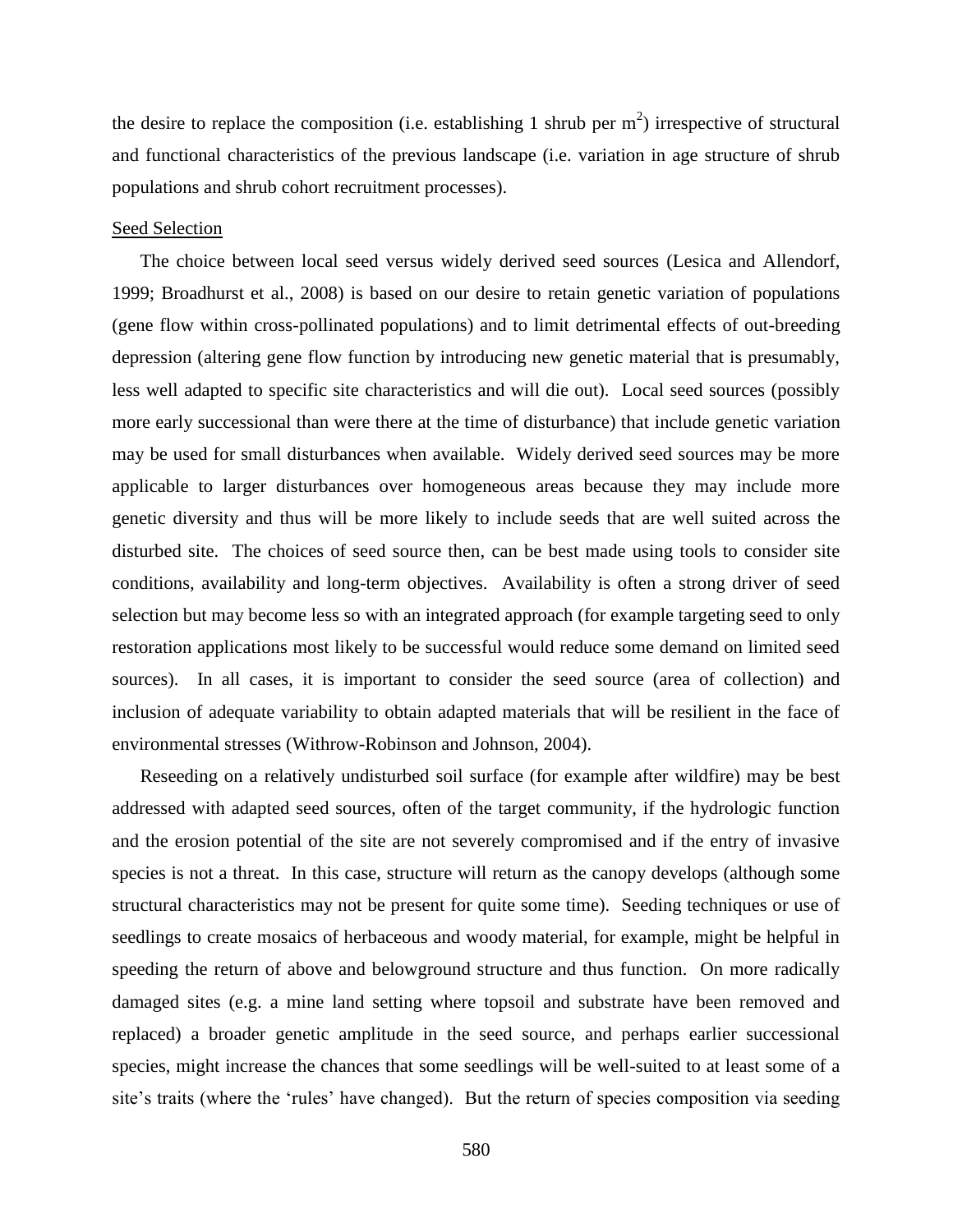and immediate reclamation actions is only an initial step. Vegetative communities are defined not only by species composition but also by their spatial arrangement on the landscape.

### Structure

Ecosystem structure is the "how it is distributed in space and time" (Meefe et al., 2002). Community structure has been defined by the Society for Ecological Restoration (SER) as "the physiognomy or architecture of the community with respect to the density, horizontal stratification, and frequency distribution of species-populations, and the sizes and life forms of the organisms that comprise those communities" (SER Working Group, 2004). Structure too, occurs in ecosystems at a multitude of scales. Within a single species, genetic make-up varies greatly with geographic location (e.g. the relative representation of a recessive gene). Structure is described by the variety of age groups (demographic structure) or plant growth forms (vegetative structure). At the community scale, plant diversity (richness and abundance combined) is a form of structure, just as vertical arrangement of plant canopies (understory herbaceous layer, combined with a shrub overstory) may be considered structure indicative of say, wildlife habitat characteristics, or regulation of rainfall interception. Given the great amount of reclamation in the western states that is conducted on arid and semiarid shrublands, there is a surprising lack of attention to structure in mine land reclamation seedings.

A search of keywords: 'reclamation, shrub and structure' yields few recent studies in the western states. Structural development in the canopy of vegetation on mine land seedings has not been extensively studied. Often it is assumed that returning the same composition of plant species will provide vegetative structure. However, associated herbaceous species on reclamation sites can limit canopy growth of seeded shrubs and thus slow structural development (Hild et al., 2006). More study is needed to document the return of vegetative structure and its sequential development on reclamation sites. Seeding strategies such as seeding potentially competing species in different rows or patches and mechanical manipulation of vegetative structure, or use of different mixes for parts of the seeding or different mixes from different seed drops in the drill show promise. Although the logistics of such efforts do add expense to projects by requiring additional seeding at different times and equipment to accomplish spatial patchiness (Roundy, 1996) they may ultimately get desired outcomes sooner or avoid reseeding expenses.

Reclamation efforts conducted for wildlife habitat must consider structural vegetation composition and development as well as physical characteristics of the landscape, which provide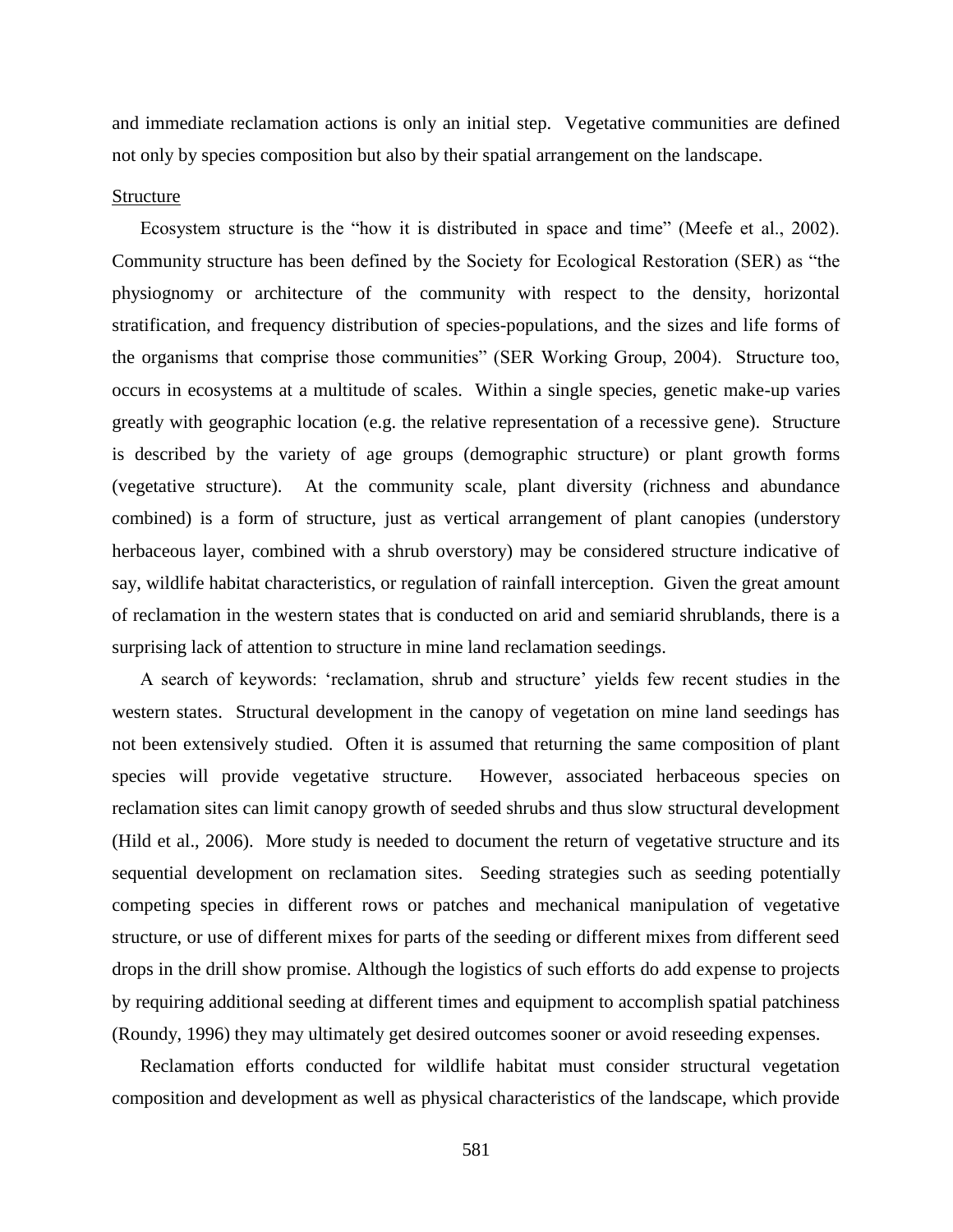for wildlife habitat. Rumble (1989), noted that rock structures within reclamation sites provide structural habitat for wildlife in sagebrush grasslands, although vegetation structure was not recorded. Rock structures are commonly added in mine land reclamation. However, inclusion of vegetation structure to favor wildlife, for example by seeding mixes may be less common in mine land reclamation than in wildfire rehabilitation seedings (Roundy, 1996; Stevens, 2004). Roundy (1996) notes that although many attempts to use seeding mixes are intended to increase diversity on reclaimed sites, often interspecific competition can limit the success of these mixes. Stevens (2004) and others suggest patch seeding, seeding species in different rows or creating patchiness via transplanting shrubs into seeded areas as a means of insuring spatial heterogeneity in reclaimed sites. Both authors (Roundy, 1996; Stevens, 2004) target vertical and horizontal community diversity as important vegetative characteristics to consider for wildlife. The use of newer drills with multiple seed boxes that permit seeding different species combinations in separate rows and use of GPS systems to guide planting different mixes within selected project areas are important tools for overcoming these problems. However, the successes of planning for vegetation structure are difficult to directly measure. Lindell (2008) has suggested that wildlife behavior is a more reasonable assessment of habitat quality, urging that we move beyond presence/absence data and quantify animal movement, dispersal, foraging, vigilance and other behaviors as indicators of habitat quality when monitoring reclaimed sites. Designing spatial structure into reclamation programs may speed the return of ecological function and is an important consideration for improving hydrologic processes (Ludwig et al., 2005; Seyfried and Wilcox, 2006).

Although spatial soil patterns are well documented in native shrub stands (Charley and West, 1975; Del Valle et al., 1999 and other studies), little attention has been directed at spatial patterns in returning soil patchiness in reclamation settings. Shachak et al. (1999) provide a useful overview of the links between landscape patchiness in the Negev and its contribution to hydrologic function and nutrient cycles. Mummy et al. (2002) demonstrated differences in microbial populations within shrubland systems beneath Wyoming big sagebrush and associated interspaces. These spatial patterns of soil physical and chemical properties have been documented in many studies in shrubland systems globally (e.g. Del Valle et al. (1999) in Patagonia, Shachak et al. (1999) in the Negev Desert, and Charley and West (1975) in North American sagebrush steppe). In reclaiming shrubland systems especially, spatial structure is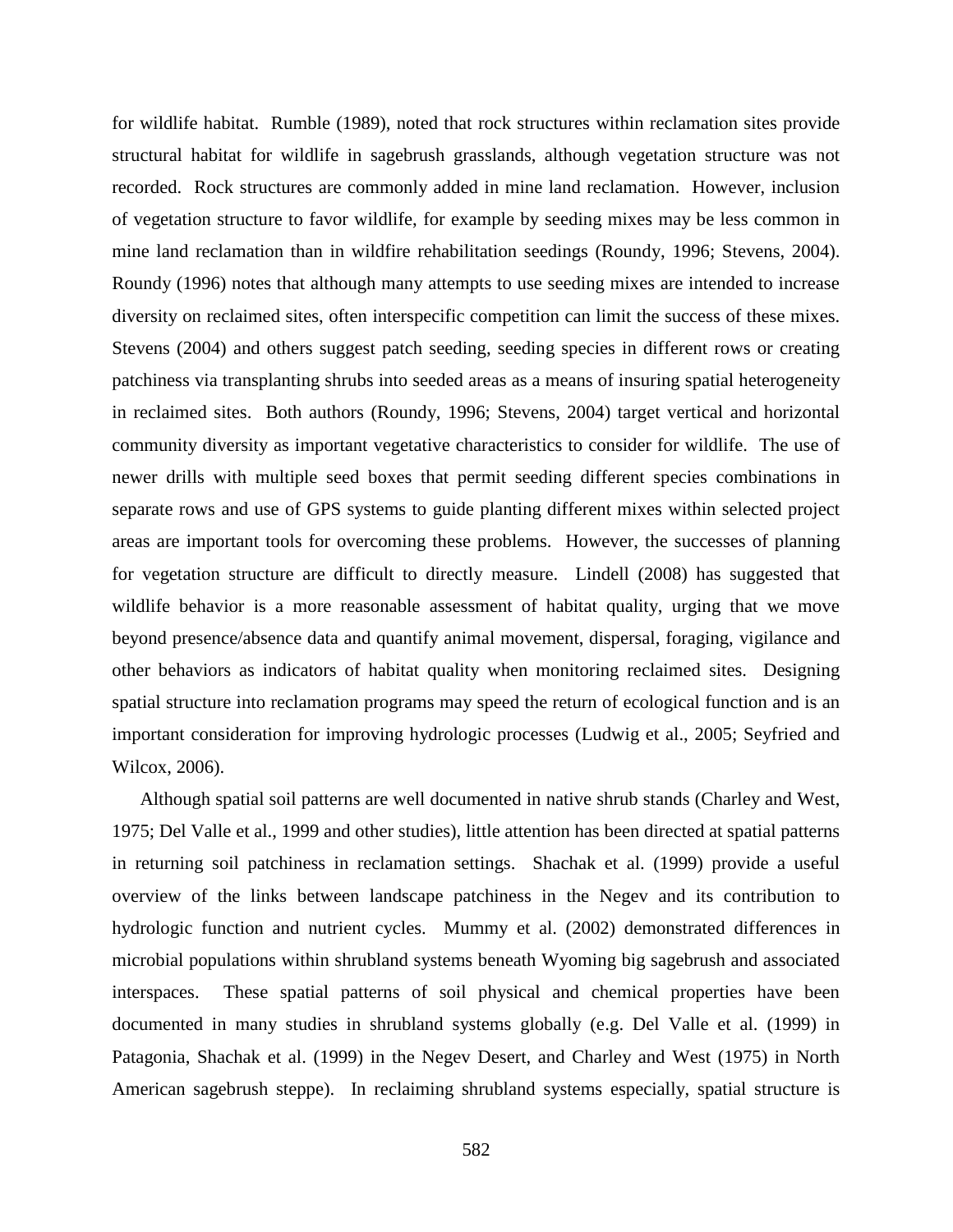particularly crucial to return of ecosystem function even though it is seldom mentioned in reclamation standards. Although this issue is difficult to address in reclamation, patchiness in topsoil replacement (in depth and texture) might be considered along with patchiness in litter derived from variation in stubble seedings. While soil spatial patterns are an issue where topsoil replacement is common such as on mine lands, in wildfire rehabilitation and restoration, soil patchiness in soil fertility patterns often remain following fire.

# Functional traits of plant species

Functional traits may be used as predictors of plant performance of seeded species (Violle et al., 2007). The concept of functional trait suggests that species can be grouped by their response to the environment or common effects on ecosystem processes. For revegetation efforts, plants may be selected to meet specific reclamation objectives. Traits of plants selected for erosion control may include strong taproots, fibrous branching root systems, low growing cover, rapid growth, resistance to damage, and high litter production (Morgan and Rickson, 1995). James and Drenovsky (2007) found high variation in relative growth rate among native forbs was related to differences in specific leaf area and leaf area ratios and suggested that species selected for these relatively easily measured characteristics may provide for greater competitive ability against invasives. Identifying and cataloging plant functional traits would provide a valuable tool for aiding reclamation planners to meet specific functional objectives.

### Considering Function in Integrated Reclamation

Meefe et al. (2002) refer to ecosystem function as "what it does". Function refers to the flow and rate of turnover in the essential components of an ecosystem: species turnover, energy flow, water and nutrients cycles. Landscape structure can influence function by altering the rate, variability and conservation of resources by these processes (Whisenant, 1999). For example, height and density of shrub species in a landscape might alter animal movement and thus indirectly impact seed dispersal of plant populations and indirectly influence gene flow by altering the exchange of genetic materials in out-crossing species. At the community level, Pellant et al. (2005) describe functioning as the presence and integrity of ecological processes (energy flow, gene flow, water and nutrient cycles) as expected based on the ecological site.

Restoring function and process is essential in restoration planning (Whisenant, 1999). In addition, if we consider integrating biotic interactions, such as response of seeded species to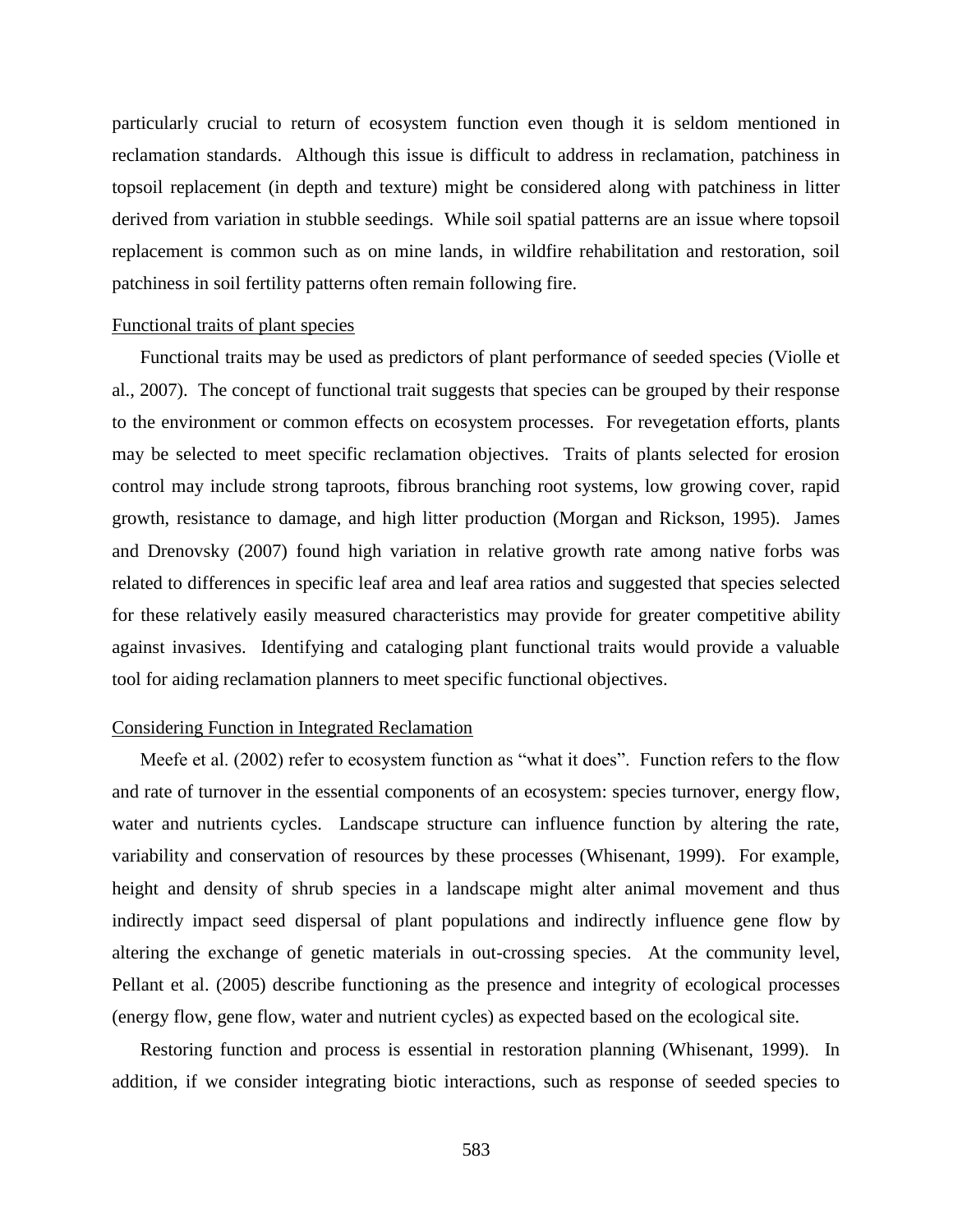potential attack by an insect herbivore, greater genetic variation may increase seeded species" structural variability. Finally, belowground nutrient uptake may have been altered by soil disturbance, resulting in an altered reclamation environment. Given that in reclamation the "rules of assembly" are so radically different following disturbance, we must acknowledge that the rules have changed and shift our focus to returning some site functions.

Return of function does not necessarily imply return to original plant community and associated processes. Instead different "levels of functionality" need to be acknowledged and defined in reclamation objectives. Ecological function of a reclaimed site will change with time, management, energy input and luck. For example, in a sagebrush steppe reclamation site, return of ecological function (hydrology, nutrient cycling, species composition turnover and demography) may vary with time (Fig. 1). In the first few years following reclamation treatment, minimal reclamation goals are achieved. The soil surface is stabilized, erosion potential is minimal and the vegetative community is comprised of the required or desired plant species. Much later (20-50 years), ecological function of the site is more developed. Extensive interaction and feedback among abiotic and biotic components creates microclimates and heterogeneity of site characteristics and fluxes at multiple scales. However, it is important to note that this level of integration and function does not equate to full "restoration". We are not advocating a necessary return to a hypothetical pristine pre-disturbance condition. By full ecological function, we target a state that is inherently integrated and more resilient to future perturbations.

Integrated reclamation, as we envision it, incorporates the elements of composition and structure to examine and facilitate return of functional ecosystems over a variety of temporal and spatial scales within the environmental constraints of the reclamation site. Whisenant (1999) suggests the key to reclamation is to emphasize repair of processes such as hydrology, nutrient cycles, energy capture, propagule production, dispersal and animal interactions. Few examples exist in reclamation literature that demonstrate integration at this level. However, we believe that it is likely that such examples exist in the practitioner knowledge base but have not been well documented. By integrating this knowledge with research we can aspire to describe pathways to improved ecosystem function.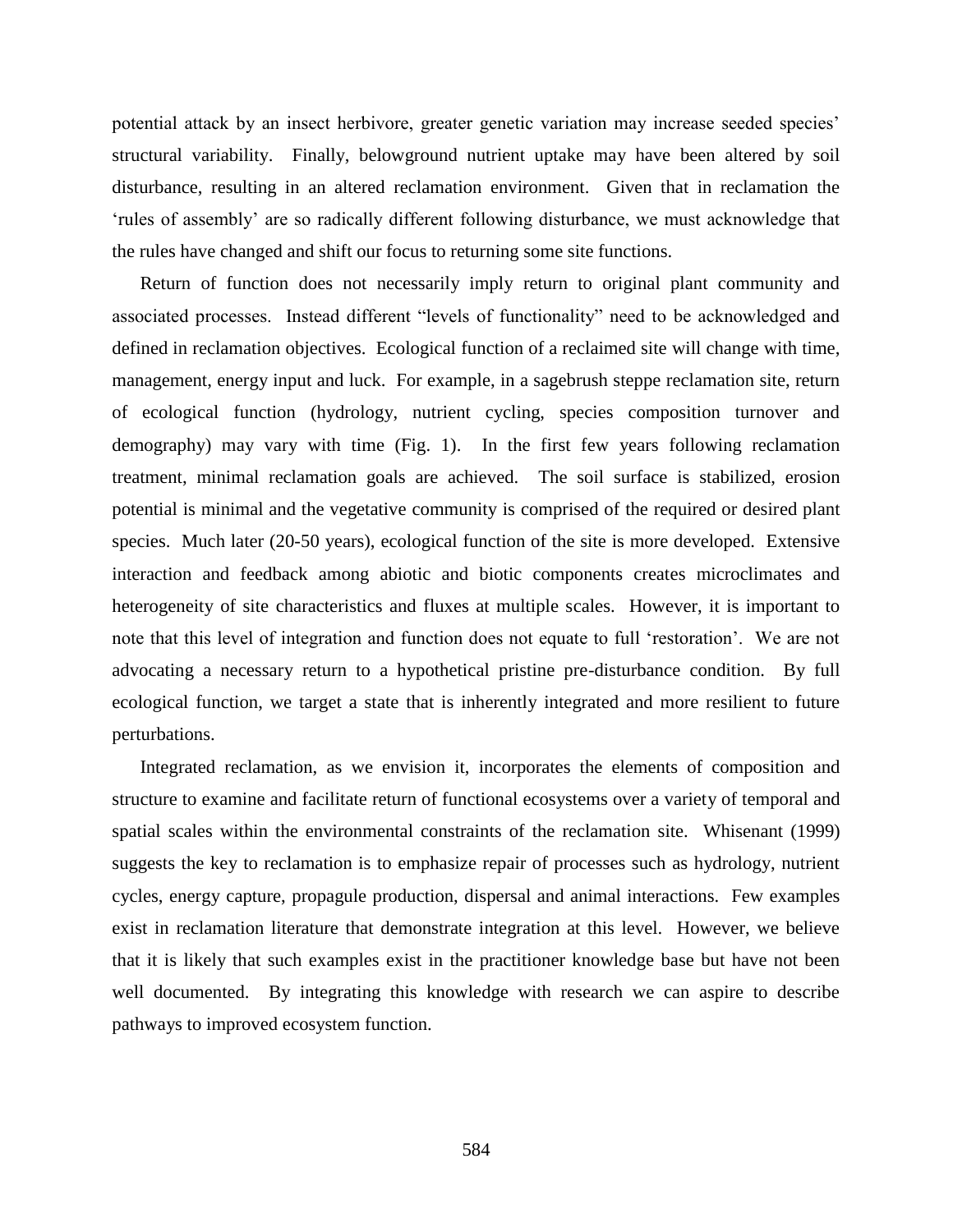### **1-5 years:**

small uniform sagebrush some herbaceous species homogeneous soil"uniform" hydrologic response

minimal feedback between biotic & abiotic components of the system





#### **20-50 years:**

heterogeneity of vegetative cover & structure heterogeneity of hydrologic response development of micro-climates

full feedback among biotic & abiotic components of the system

Figure 1. Theoretical example of stages of "ecologic function" in a reclaimed sagebrush steppe system. Minimal reclamation goals are achieved in the first 5 years (above); Ecological function of the site returns via interactions and feedback between year 20 and 50 (below).

# **Suggestions for Integrating Reclamation Knowledge and Research**

# Standardized Ecological Units for Planning and Monitoring Reclamation Efforts

One example of an attempt to unite information on revegetation efforts is the US Forest Service Burned Area Emergency Response (BAER) program, which targets emergency watershed rehabilitation on western wildlands impacted by wildfire. BAER teams commonly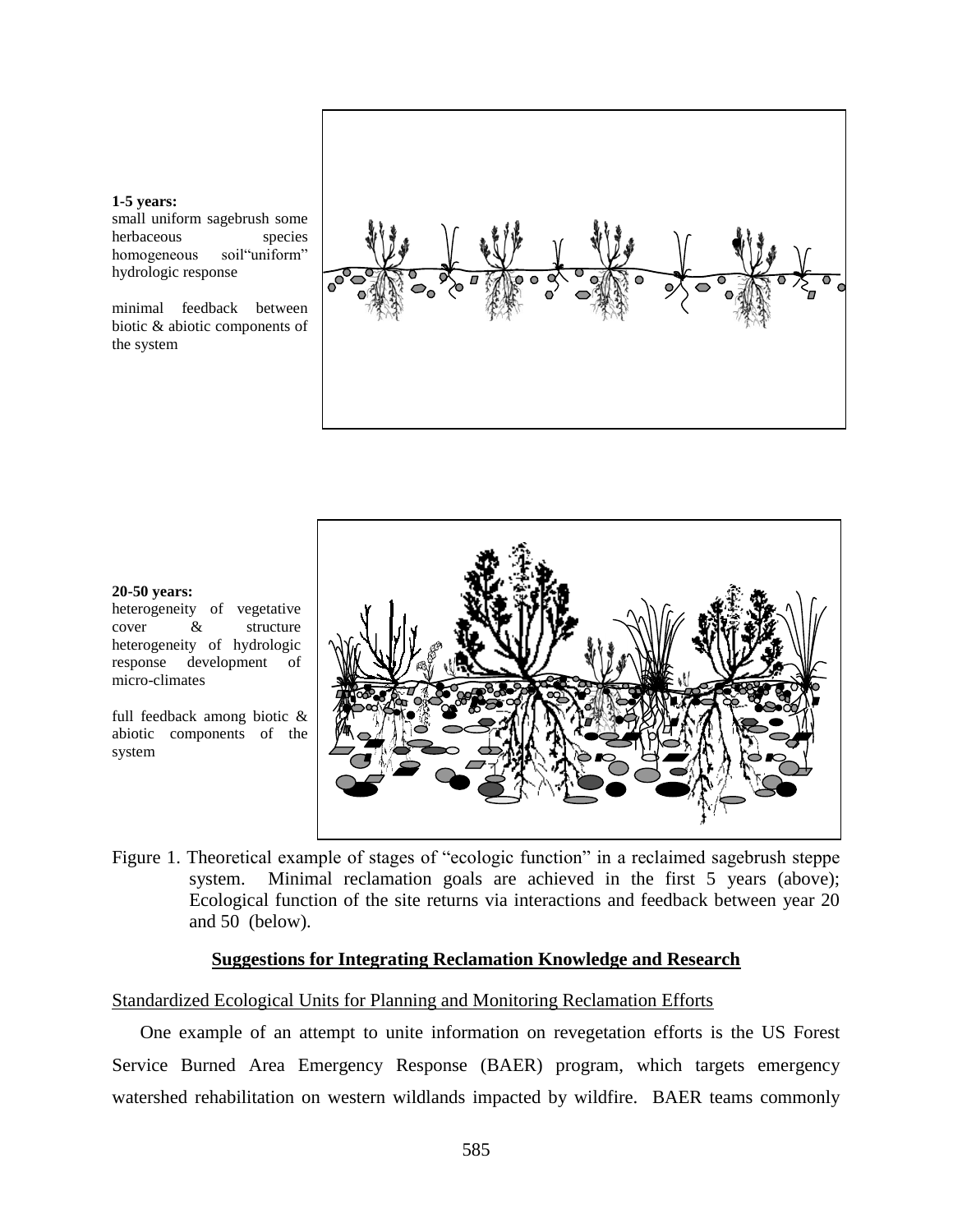weigh revegetation treatments (cover layers, road treatments and physical barriers) to limit erosion, in effect-targeting tactics that begin to restore hydrologic function. An assessment of the effectiveness of BAER treatments in the Western States provides an overview of reclamation effects on 5.4 million acres over a 30 year period (Neary et al., 2000). Use of such information into a larger reclamation framework could more effectively document trends and predict risk associated with reclamation tactics (Robichaud et al., 2000).

If for example, we unite BAER, coalmine, natural gas and other reclamation project records into a western states reclamation database, we may be able to develop predictive tools for understanding risks and potential windows of optimum success. This task requires some standardization of monitoring and site delineation. Standardization of site delineation throughout western wildlands is already well underway with the implementation and delineation of Ecological Sites (ES), an undertaking led by the National Resource Conservation Service, in conjunction with the Bureau of Land Management, Agricultural Research Service and several other public land agencies. An Ecological Site is a kind of land that differs from other kinds of land in its specific physical characteristics, its ability to produce distinctive kinds and amounts of vegetation and in its response to management (Pellant et al., 2005). Development of ecological site descriptions (ESDs) for western wildlands is currently underway on public lands. Ecological Site Descriptions provide a standardized characterization of basic landscape units for management, based upon soil and site stability, hydrologic function and biotic integrity. They describe not only plant species composition (the baseline vegetative composition that many reclamationists already document) but they add quantitative measures of site soil and physical characteristics. If reclamation professionals and researchers join this effort by recording and designing reclamation based on Ecological Sites, we believe that trends in reclamation would become much more easily recognized. The replication of reclamation efforts in comparable units (the same ES) would allow a more precise vision of the outcomes of management decisions and yield more statistically powerful tests of hypothesized relationships.

# Monitoring Effectiveness

In addition to use of ESDs, reclamationists should begin to monitor their impacts on structure and function and must target temporal trajectories. Temporal trends in changing hydrologic function, return of vegetative structure and other ecosystem traits will greatly enhance our ability to project the effectiveness of reclamation actions into the future. Some managers already hold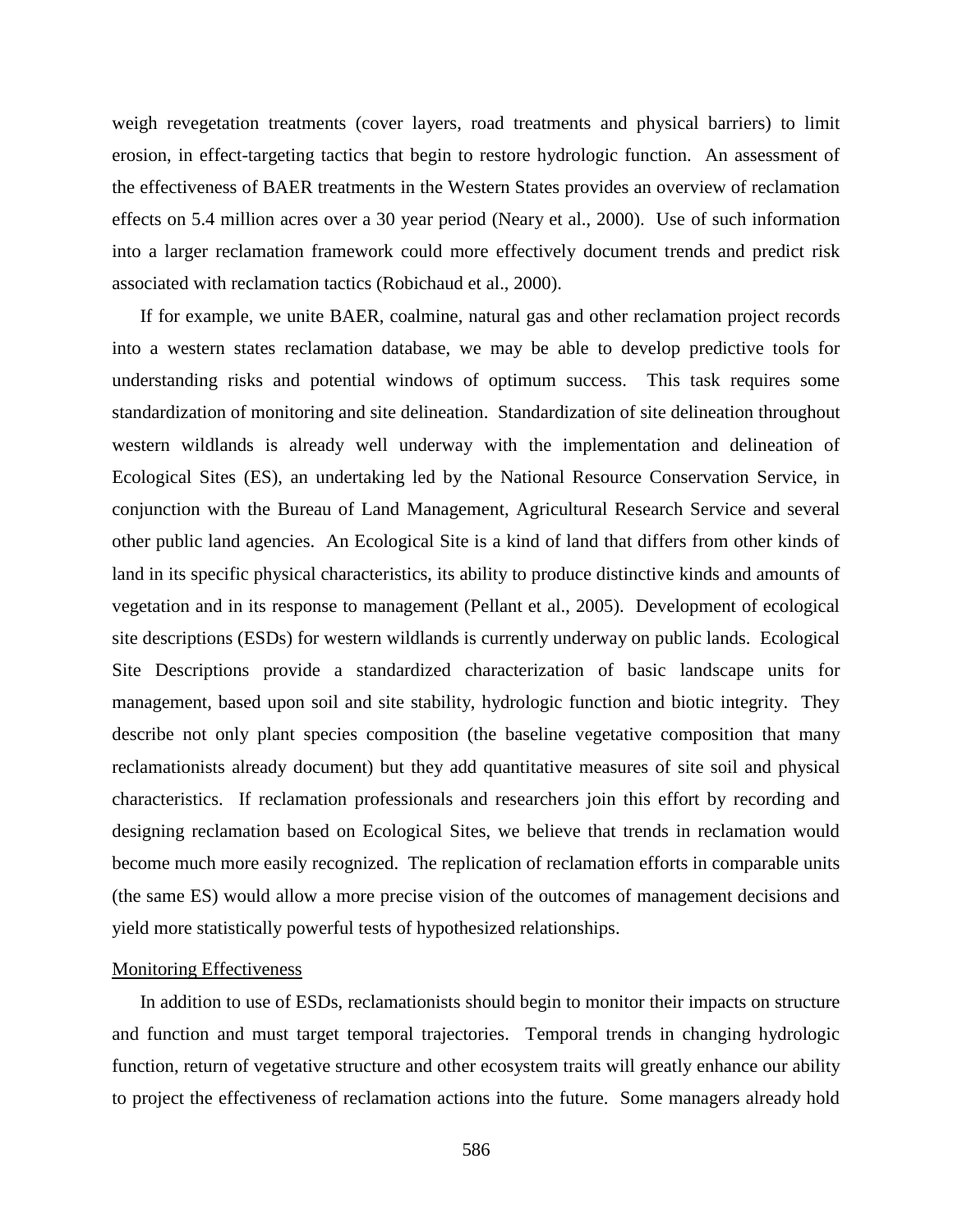long-term reclamation records for specific sites. If these datasets were combined with other long-term datasets and detailed climatic records, and stratified by common ecological sites, we might be able to discern long-term trends not apparent to individual managers. In this way, temporal variability due to climatic influences and spatial variability associated with geographic location of reclamation sites may be more easily documented and isolated from impacts of reclamation treatments. Herrick et al. (2006) call for monitoring of three key ecological processes: soil and site stability, hydrologic function, and biotic integrity in order to document potential long-term success of restoration efforts. They suggest ecological processes should be monitored in reclamation using the 17 indicators used in Rangeland Health Assessments (Pellant et al., 2005). However, for use in integrating reclamation datasets (see below) we suggest inclusion of quantitative measures (the 17 indicators are qualitative) of function where feasible.

### Uniting Research with Management Experience in Online Datasets

Coupling long-term monitoring with standardized ecological units will provide a foundation for uniting diverse datasets and will be crucial to clarifying future management decisions. Thus far, reclamation has been constrained by our inability to unify information derived from the varied experiences of practicing reclamationists with documented evidence in scientific research. Wirth and Pyke (2006) describe a common system for monitoring post-fire BAER and Emergency Stabilization and Rehabilitation projects on non-forested lands including measures of vegetation establishment and erosion control to provide for comparison with control sites. Data can be analyzed and filed online for use by other researchers and managers. We suggest uniting datasets held by the reclamation industry, and interagency groups working in wildfire rehabilitation and restoration, into a central repository, standardized by ecological site. Analyses can be developed to predict potential outcomes (or the probability of returning function) associated with particular reclamation treatment choices. Managers whose ultimate goals are to facilitate effective restoration for all practitioners cannot realize this form of integration without considerable effort. Public land agencies and universities should take the lead in developing the tools to facilitate this kind of integrated project although funding sources for this sort of effort are limited and do not provide the long-term stability needed to maintain and continue to develop such a knowledge base. But their success hinges entirely on the support and cooperation of knowledgeable managers in the field. As an example, the NRCS Ecological Site Inventory database [\(http://esis.sc.egov.usda.gov/ESI\\_Rangeland/frmMain.aspx\)](http://esis.sc.egov.usda.gov/ESI_Rangeland/frmMain.aspx) facilitates entry of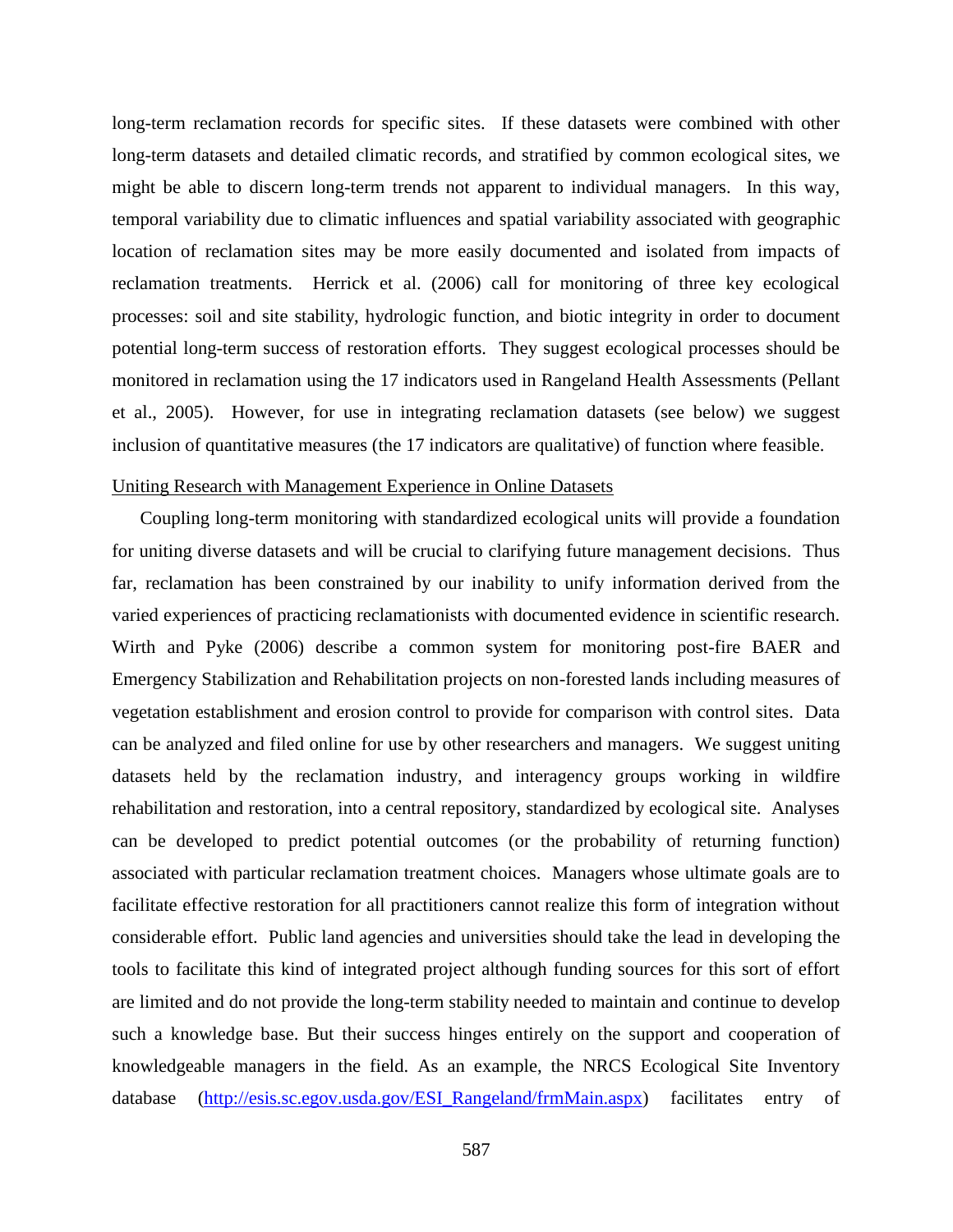rangeland records based upon the Ecological Site and other restoration sites house monitoring guidelines for post-fire rehabilitation (Wirth and Pyke, 2006).

# Integration of Biotic and Abiotic Processes to Return Ecological Function

Integrating knowledge from a variety of reclamation efforts throughout the western US would greatly advance our success, understanding and estimates of risk in reclamation. Individual reclamationists have in-depth knowledge and experience with reclamation approaches that have succeeded on mine lands, but are challenged by many of the same gaps in knowledge as other land managers restoring disturbed ecosystems. Two important gaps are how to return ecosystem function and how to assess the uncertainty and risks associated with different restoration approaches for a given location and situation.

These gaps in knowledge could be more readily addressed by the development of an integrated knowledge base. The knowledge base would incorporate *not only what was done on a given site*, but would define the constraints and detail the results (both successes and failures) over time, given a distinct set of inputs (Fig. 2). The potential framework for the proposed knowledge base defines ecological sites as the constraints. Ecological sites are a reasonable constraint for the proposed system in that by definition, they integrate soils and topography, vegetation communities, and climate at a management scale and are hypothesized to have a uniform response to management and climatic inputs. The inputs include what was done (reclamation choices and approaches used) and can include a suite of management alternatives (a few examples are presented). In addition to the planned management choices, other considerations that may influence the outcomes are addressed. Often, other considerations are site- or time-specific influences or events such as adjusting to a prolonged drought or responding to a new invasive species. The outcomes, results of the reclamation project, would be documented over time (Fig. 2). The true power of an integrated knowledge base is realized by joining reclamation outcomes into a unified, searchable, relational database. The database would include outcomes achieved over time, given the initial constraints and the inputs.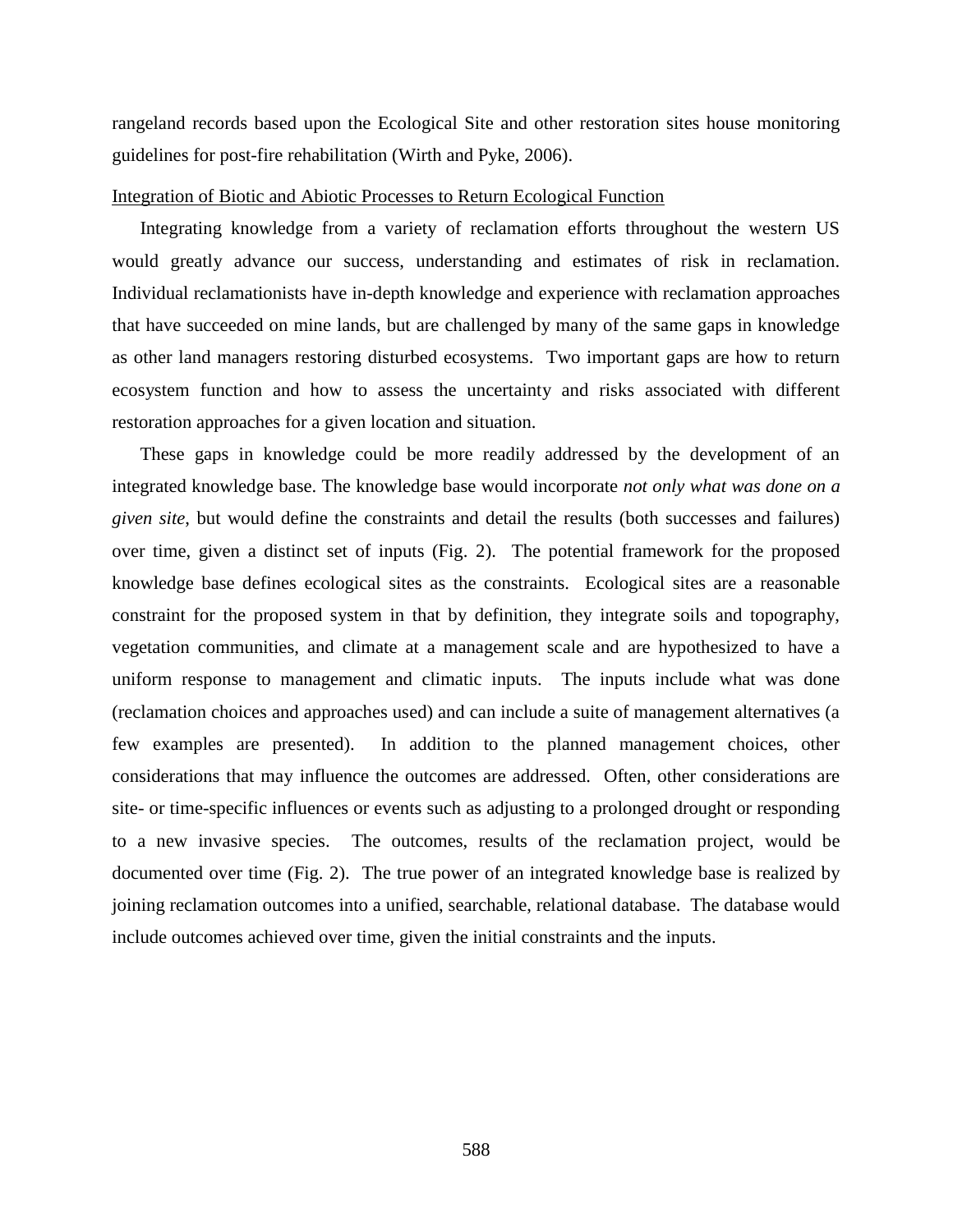**An example**: wildfire rehabilitation project for inclusion in a knowledge base (Figure 2). A sagebrush seeding project was initiated to conduct wildfire rehabilitation on the 2006 Humboldt and Gopher fires in northern Nevada. The managers joined forces with researchers to examine return of a number of species and to document impact of different seeding methods.

**Constraints:** Pre-fire vegetation was Wyoming big sagebrush, bluebunch wheatgrass, bottlebrush squirreltail, and Sandberg bluegrass. Soils were loam to fine sandy loam, 60 inches deep on 2-8 slopes. The area occurs in MLRA 025 Owyhee High Plateau in a Loamy 8-10 P.z. ecological site. Two sites, Gopher and Humboldt fires, within 45 miles of each other.

**Management Choices:** A seeding mix that included local sources Wyoming big sagebrush and native grass and forb species. Seeding treatments were drill type (minimum-till or rangeland drill) at high or low seeding rates in November 2006. Inputs into the site were identical in seed mix, seeding methods, drills and even the tractor driver. No irrigation or fertilization.

No effort was made to treat cheatgrass that was present as seed on one site (Gopher), due to more moderate fire conditions.

**Outcomes:** for minimum till treatments

Humbolt: Wyoming big sagebrush  $4/m^2$  year 1;  $0.2/m^2$  year 2.

Density of all drilled species 80-100/ $m^2$  year 1; 4.5-5.0/ $m^2$  year 2

Density of cheatgrass:  $\langle 10/m^2 \rangle$  year 1;  $\langle 20/m^2 \rangle$  year 2

Gopher: Wyoming big sagebrush 2-3/ $m^2$  year 1; 0.1-0.25/ $m^2$  year 2.

Density of drilled species 30-40/  $m^2$  year 1 and 2-3/  $m^2$  year 2.

Density of cheatgrass:  $80-100/m^2$  year 1, 120-14/m<sup>2</sup> year 2.

Year 1-2, the outcomes differed between the 2 sites. On one site, the presence of cheatgrass influenced desired seedling establishment

It is unclear what the two sites will look like in 5-10 or 20-50 years, given their very different initial two years.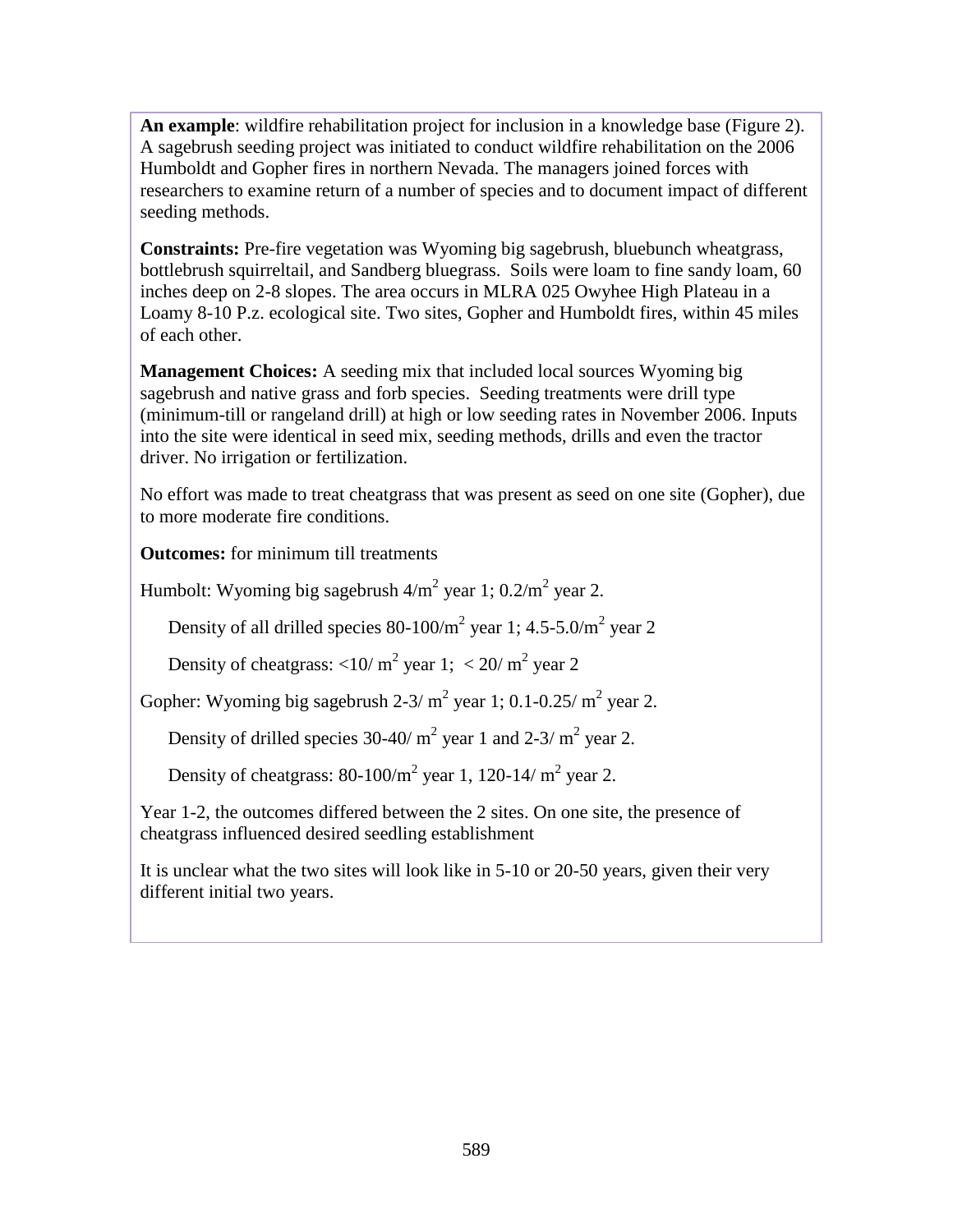

Figure 2. Hypothetical decision matrix to incorporate and integrate restoration decision-making for identifying the relationships between management choices and short- and longterm reclamation outcomes (1-5, 6-10, and 20-50 year time scales). An integrated database would unite known site constraints including soils, climate, disease, and presence of exotic invaders with management choice such as topsoil handling, cultural treatments, seed choice, nurse crops, and timing to determine pathways to desired restoration outcomes. Based on knowledge from experienced practitioners and longterm monitoring, the database can be used to examine pathways to particular outcomes and trends among many reclamation projects.

We propose that this sort of experience, collectively, can provide useful tools for understanding reclamation, and restoration ecology. By recording these impacts and comparing such examples across a wide range of sites, climatic conditions, or use histories, we more fully understand how often the presence of such uncontrollable factors dramatically alter outcomes.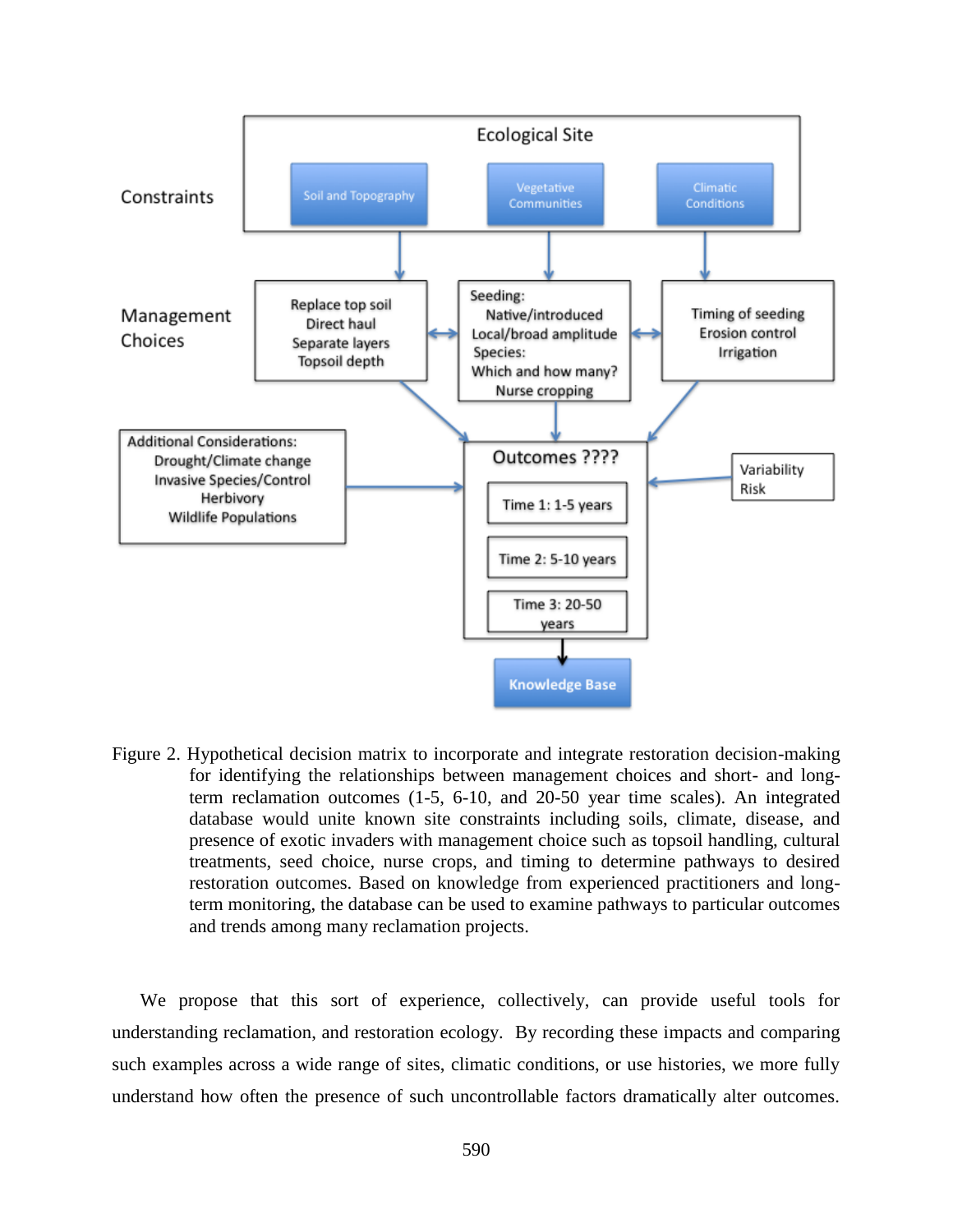Eventually we should be able to estimate when outcomes are influenced enough to warrant additional management input. If we continue to follow the trajectories of these two sites and others like them, over a longer term, we will learn too, when additional management is required to attain function, and perhaps how to recognize indicators of risk- when a seeding on may never attain a functional sagebrush community. If managers report these findings only in a publication or an oral session at a meeting, it might get out to some reclamationists. If it is recorded and filed in an agency office somewhere it may never be understood well in the larger context of similar results on other sites. However, if these datasets are united with other such data, we can begin to ask if a particular sequence of climatic conditions, or wildlife presence or recreational traffic may have introduced the exotic species onto one site. That is to say, we can observe trends that may be helpful to managers in the future.

Simulation models coupled with shared databases can be useful tools to facilitate an integrated approach to reclamation. The Office of Surface Mining (OSM) lists several modeling tools on its website [\(http://www.tips.osmre.gov/\)](http://www.tips.osmre.gov/) including RUSLE2 for estimating erosion potential, HEC-RAS4 for simulating surface runoff processes, Geospatial tools from ESRI and AutoCad software. Though very effective, these tools do not directly integrate biotic and abiotic processes to address ecological function. Most of these tools either predict soil erosion potential or hydrologic response based on static soil and site characteristics. There is a clear need to expand the suite of decision tools available and document their potential use for reclamation. To truly return ecologic function to a disturbed area, a multitude of processes and considerations (e.g. soil stability, hydrology and nutrient cycling, plant functional groups, species turnover and regeneration, wildlife interactions) should be integrated into reclamation planning and management processes (Fig. 2).

Although there are many successes in mine land reclamation, the science of reclaiming wildlands following disturbance is continually assailed with new challenges that cannot be addressed in the same manner. Repair of damaged wildlands is a larger issue that must be addressed with ecological understanding of mechanisms and processes that determine outcomes. Functionality is obtained in degrees (Fig. 1). If management objectives are to attain surface mining standards then reclamation can commonly attain these goals within a 10-year bondrelease period. Applying the same techniques to gas wells in another region may not meet with the same success. If we understand the mechanisms that allow us to get to ecological function,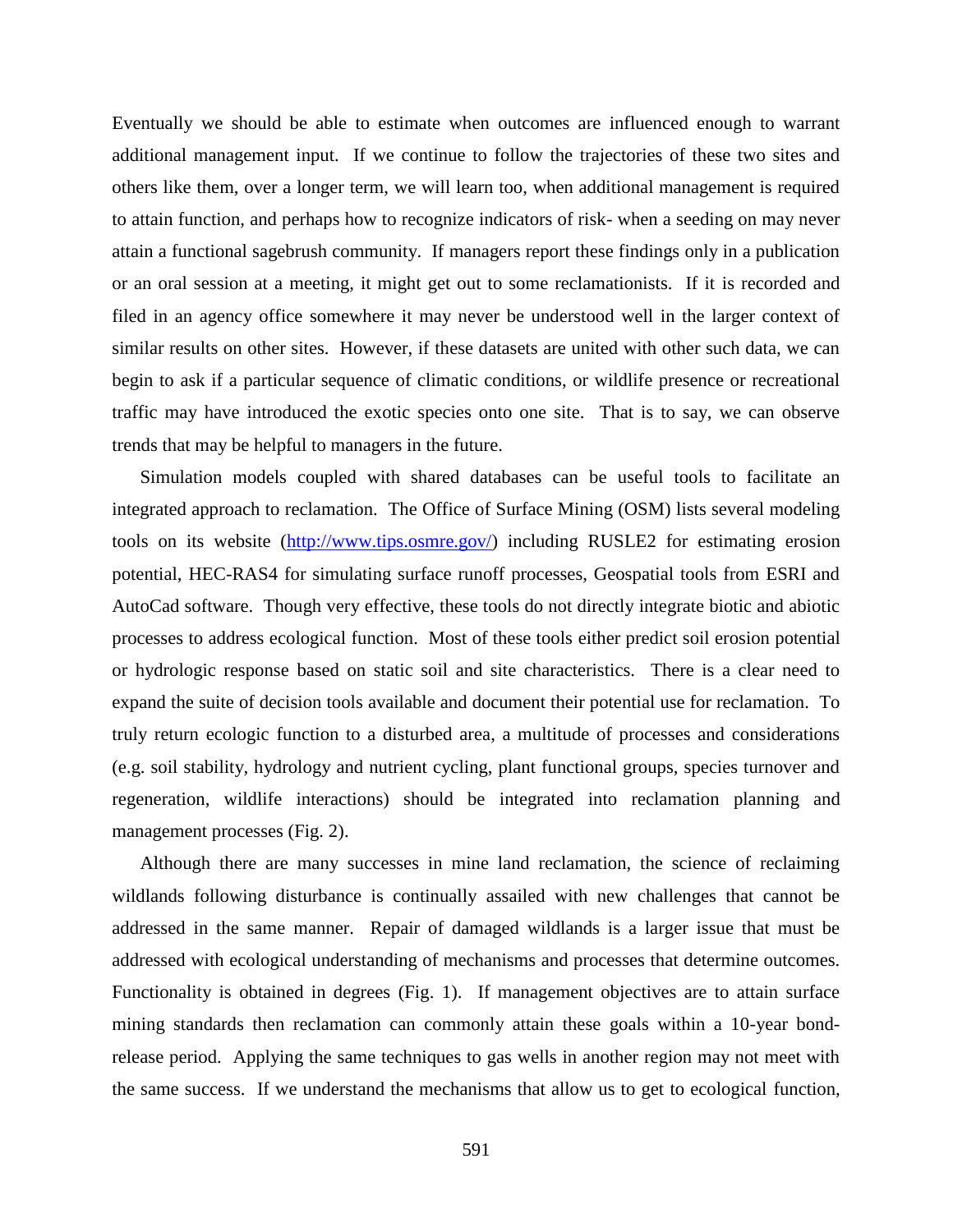then we may identify mechanisms that are more universally applicable. Will this help reclamationists on mine lands? We argue that developing more detailed understanding of process-based reclamation will also allow mine land reclamationist to more precisely attain their goals. If, for example, sagebrush seedings can be more effectively timed within the constraints of climate change, then limited seed sources may be more effectively used.

The dynamics of the system response and the time frame for post-wildfire reclamation can differ from those of other reclamation efforts, however many of the management objectives are the same. Robichaud et al. (2007a) and others have used process-based soil erosion modeling tools (ERMiT and WEPP http://forest.moscowfsl.wsu.edu/engr/software.html) to estimate erosion on seeded hillslopes following wildfire. Erosion potential estimates provide a means for land managers to assess risk and plan mitigation measures. ERMiT is a web-based application that uses Water Erosion Prediction Project (WEPP) technology to estimate erosion, in probabilistic terms, on burned and recovering forest, range, and chaparral lands with and without the application of erosion mitigation treatments. By using a well-developed database to develop model input parameters, ERMiT not only predicts erosion potential, such as predicted by RUSLE, but also mitigation effectiveness using a process based probabilistic erosion model (Robichaud et al., 2007b). Instead of determining an annual average erosion rate, ERMiT provides a distribution of erosion rates along with the probability of their occurrence. This approach incorporates both risk assessment and an understanding of the uncertainties associated with post-fire mitigation techniques. The ability of a tool such as ERMiT to provide a distribution of erosion rates along with a probability of occurrence in response to a fire severity or a management treatment, results in a much stronger management decision tool. Similar tools and approaches can be developed for assessing reclamation approaches and techniques on other disturbed ecosystems. Coupled with vegetative cover and spatial connectivity of overland flow, integration of soil and plant composition with vegetative structure and spatial patterns can produce characterization of hydrologic recovery (Pierson et al., 2008; Seyfried and Wilcox, 2006), a functional attribute of the system and important predictor of reclamation success.

Uncertainty in reclamation efforts comes from encountering situations that are unique from environmental variability (climate) and from variability in resources (such as seed source availability). The goal of a well-designed reclamation effort is to limit uncertainty. Researchers can make use of management experience and unite a variety of datasets which, when compiled

592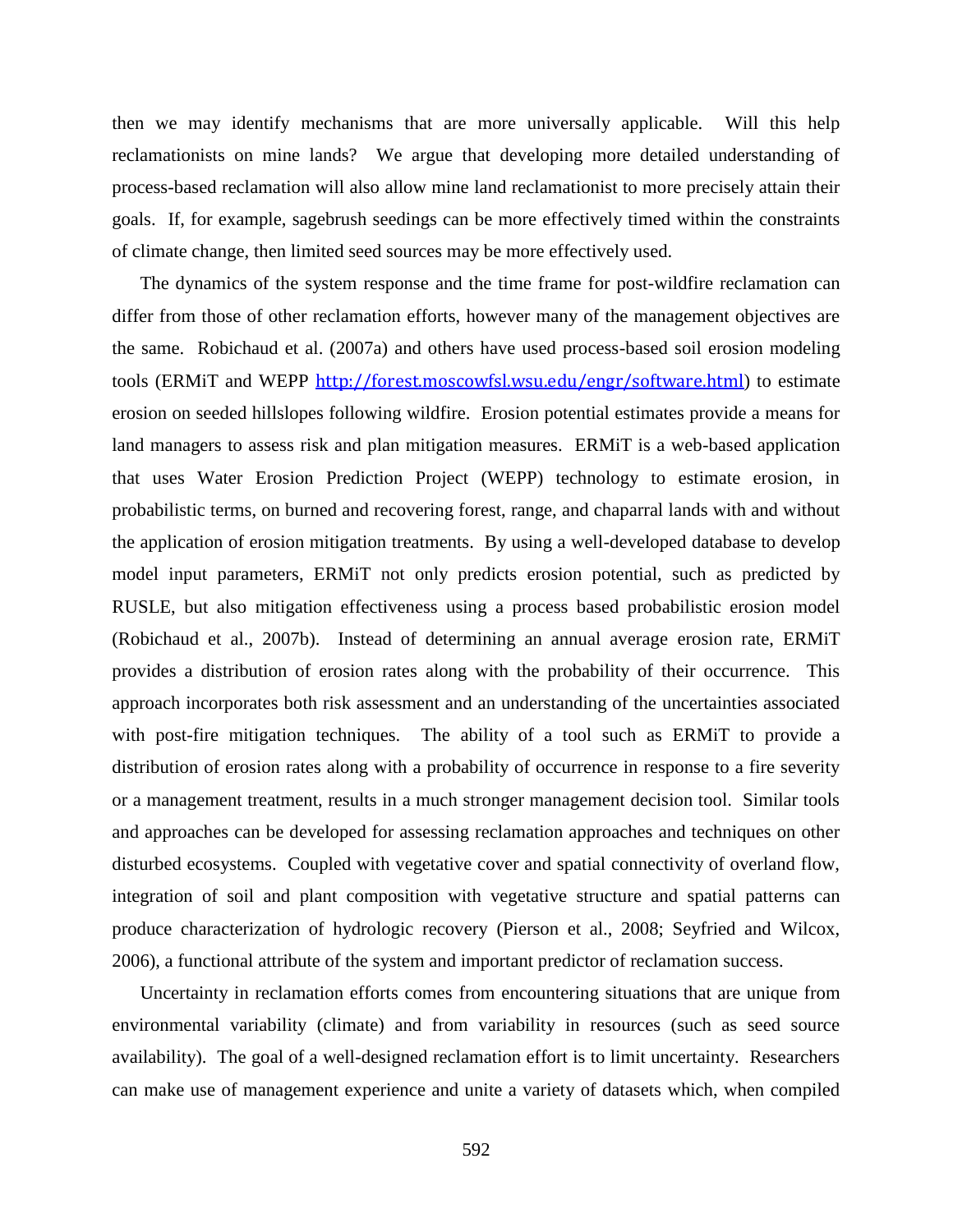provide truer estimates of risk associated with variable conditions. Though there is some reluctance, shared databases from both mine land reclamation and other wildland restoration efforts can be integrated to significantly improve our decision-making. Such integration will help all to better address trends in restoration and clarify pathways to return ecosystem function. The database also will aid planning efforts, allowing us to more directly consider management alternatives, reclamation successes and understand reclamation failures. Integrating datasets and results from reclamation efforts will allow us to incorporate probability of success into reclamation decision processes.

# **Conclusions**

An integrated approach to reclamation was proposed more than 20 years ago (Harper, 1987). The premise presented here is not new. However, many significant advances in plant ecology have occurred since that time. We have a much greater understanding of ecological function, feedback pathways and the interactions between biotic and abiotic components of ecosystems. Significant advances in seeding techniques and timing, cultural treatments and mechanical action to enhance success of post-mining reclamation and wildfire rehabilitation have been documented. In addition, we have decades of experiential learning in reclamation upon which we can draw. We propose that the time is ripe to move forward with an integrated approach to reclamation that unifies all that has gone before. Advances in simulation and decision modeling will allow us to synthesize the many components that entail reclamation success. Integrating our experience and data sets will allow us to improve our ability to assess a variety of reclamation actions and detail the uncertainty and risks associated with each. Embracing this effort will require the collaboration of all members of the reclamation community.

### **Acknowledgements**

We are grateful for the insightful comments of four peer reviewers who greatly improved the quality of our original manuscript. We also thank our colleagues for related conversations.

# **Literature Cited**

Broadhurst, L.M., A. Lowe, D.J. Coates, S.A. Cunningham, M. McDonald, P.A. Vesk and C. Yates. 2008. Synthesis: seed supply for broad scale restoration: maximizing evolutionary potential. Evolutionary Applications 1:587-597.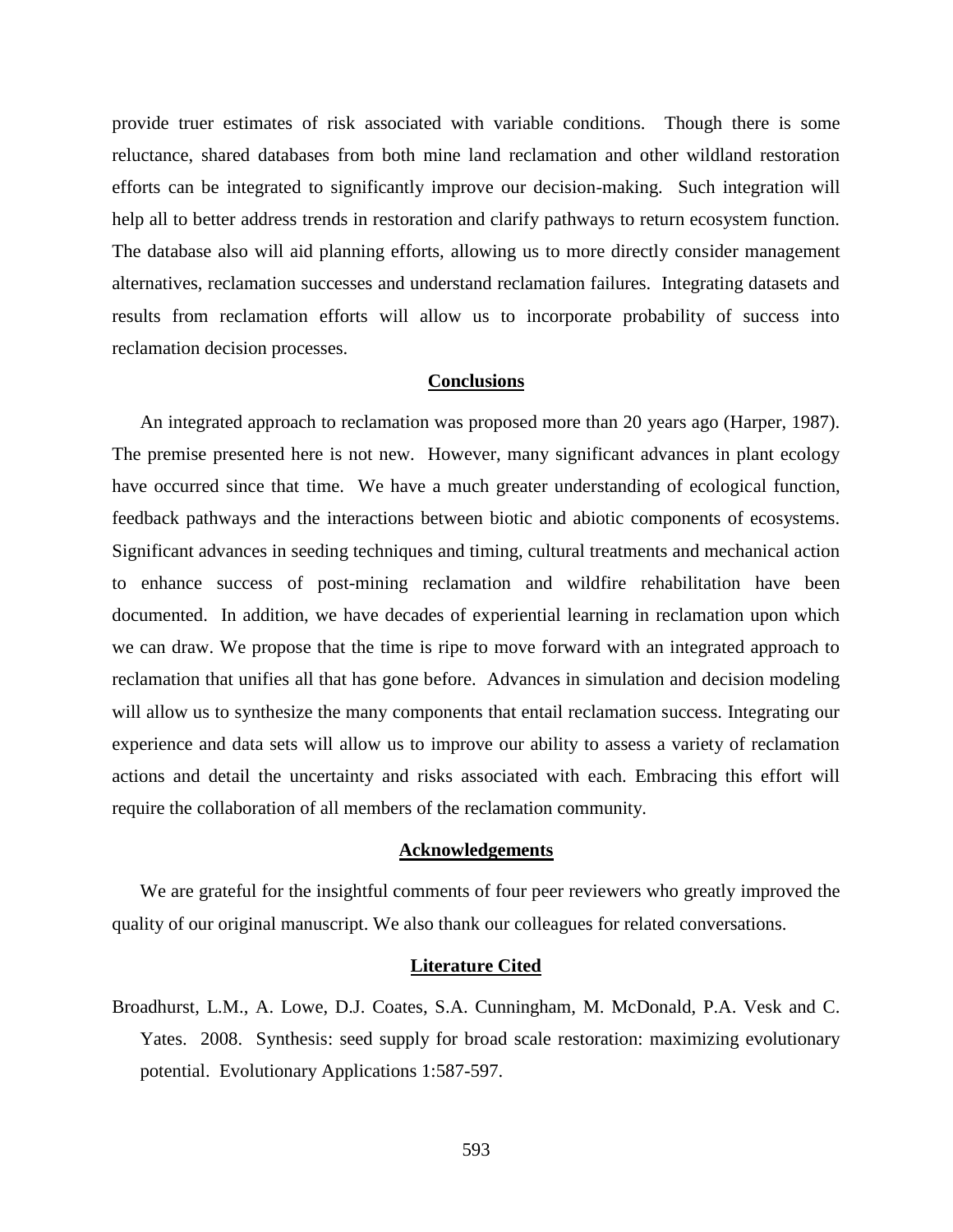- Charley, J.L. and N.E. West. 1975. Plant-induced soil chemical patterns in some shrubdominated semi-desert ecosystems of Utah. Journal of Ecology 63:945-963.
- Del Valle, H.F., R.A. Rosell and P.J. Bouza. 1999. Formation, distribution and physicochemical properties of plant litter in shrub patches of northeastern Patagonia. Arid Soil Research and Rehabilitation 13:105-122.
- Harper, J.L. 1987. The heuristic value of ecological restoration. p. 31-45. *In:* W.R. Jordan, M.E. Gilpin, and J.D. Aber. Restoration Ecology: a Synthetic Approach to Ecological Research. Cambridge Univ. Press. 342 p.
- Herrick, J.E., G.E. Schuman, and A. Rango. 2006. Monitoring ecological processes for restoration projects. Journal for Nature Conservation 14:161-171.
- Hild, A., G. Schuman, L. Vicklund, and M. Williams. 2006. Canopy growth and density of Wyoming big sagebrush sown with cool-season perennial grasses. Arid Land Research and Management 20:183-194
- James, J.J. and R.E. Drenovsky. 2007. A basis for relative growth rate differences between native and invasive forb seedlings. Rangeland Ecology and Management 60:395-400.
- Lesica, P. and F.W. Allendorf. 1999. Ecological genetics and the restoration of plant communities: mix or match? Restoration Ecology 7: 42-50.
- Lindell, C.A. 2008. The value of animal behavior in evaluations of restoration success. Restoration Ecology 16:197-203.
- Ludwig, J.A., B.P. Wilcox, D.D. Breshears, D.J. Tongway, and A.C. Imeson. 2005. Vegetation patches and runoff-erosion as interacting ecohydrological processes in semiarid landscapes. Ecology 86: 288-297.
- Meefe, G.K., L.A. Nielsen, R.L. Knight and D.A. Schenborn. 2002. Ecosystem Management Adaptive, Community-Based Conservation. Island Press. 313 p.
- Morgan, R.P.C. and R.J. Rickson. 1995. Water erosion control. p. 133-190. *In*: R.P.C. Morgan and R.J. Rickson (eds.). Slope stabilization and runoff control: a bioengineering approach. E & FN Son, New York.
- Mummy, D., P.D. Stahl, and J.S. Buyer. 2002. Soil microbiological and physicochemical properties 20 years after surface mine reclamation: comparative spatial analysis of reclaimed and undisturbed ecosystems. Soil Biology and Biochemistry 34:1717-1725.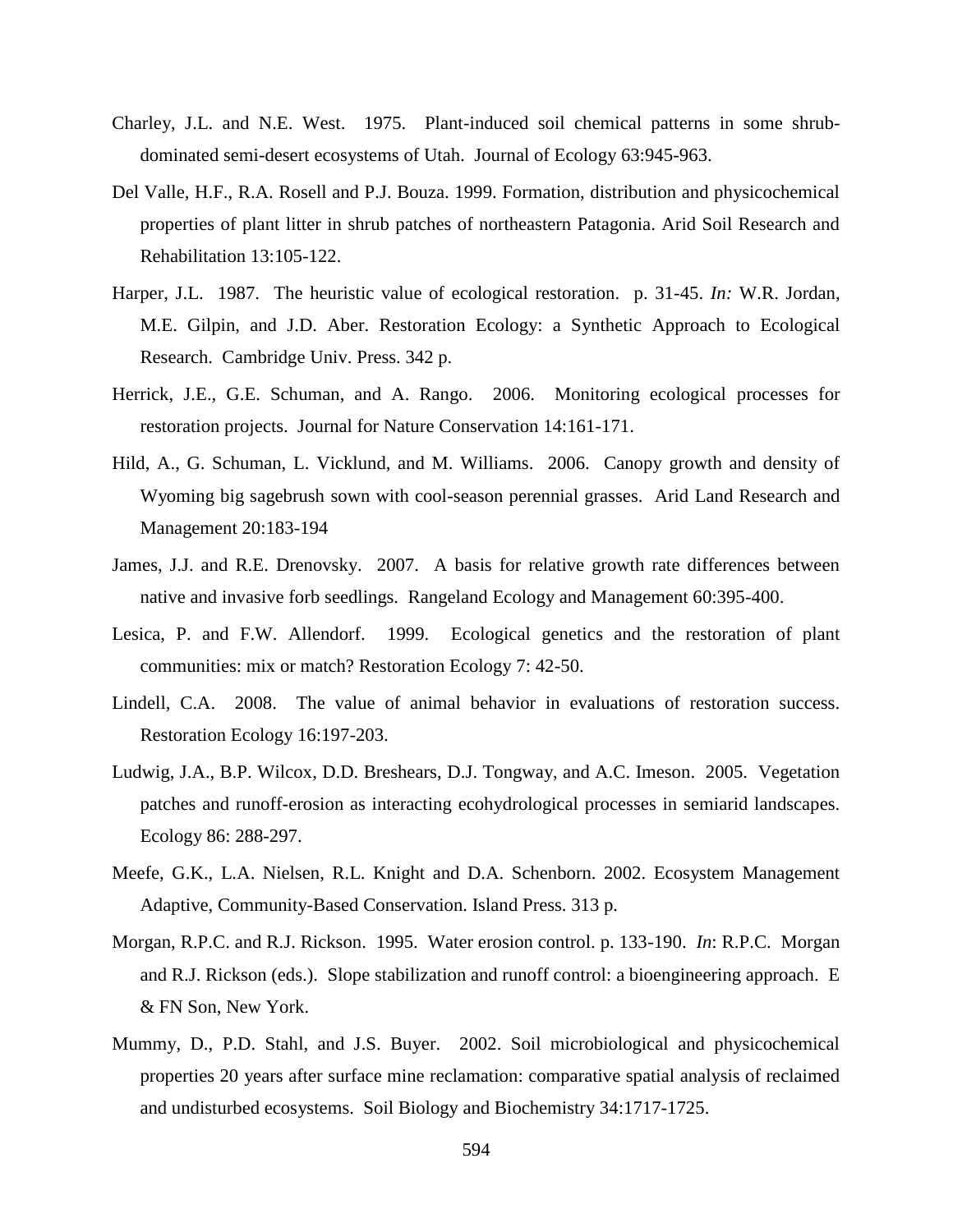- Neary, D.G., P.R. Robichaud, and J.L. Beyers. 2000. Burned area emergency watershed rehabilitation: program goals, techniques, effectiveness and future directions in the  $21<sup>st</sup>$ century. p. 375-378*. In:* Ffolliott, Peter F.; Baker Jr., Malchus B.; Edminster, Carleton B.; Dillon, Madelyn C.; Mora, Karen L., tech. coords. RMRS-P-13. USDA Forest Service, Rocky Mountain Research Station, Fort Collins, CO. 13 p.
- Pellant, M., P. Shaver, D.A. Pyke and J.E. Herrick. 2005. Interpreting indicators of rangeland health, Version 4. Technical Reference 1734-6. U.S. Department of the Interior, Bureau of Land Management, National Science and Technology Center, Denver, CO. BLM/WO/ST-00.001+1734/REV05. 122 pp.
- Pierson, F., C. Moffet, C. Williams, S. Hardegree and P. Clark. 2008. Prescribed-fire effects on rill and interill runoff and erosion in a mountainous sagebrush landscape. Earth Surface Processes and Landform. USDA-ARS. Northwest Watershed Research Center. Online: [http://www.dbnrrc.ars.usda.gov/research/publications/publications.htm?seq\\_no\\_115=220260](http://www.dbnrrc.ars.usda.gov/research/publications/publications.htm?seq_no_115=220260)
- Robichaud, P., J.L. Beyers, and D.G. Neary. 2000. Evaluating the effectiveness of postfire rehabilitation treatments. USDA Forest Service GTR-RMRS-63. Fort Collins: U.S. Department of Agriculture, Forest Service, Rocky Mountain Research Station 85 p.
- Robichaud, P., W. Elliot, F. Pierson, D. Hall, C. Moffet, and L. Ashum. 2007a. Erosion risk management tool (ERMiT) users manual (Version 2006.o1.18). USDA Forest Service GTR-RMRS-188. U.S. Department of Agriculture, Forest Service, Rocky Mountain Research Station. 24 pp.
- Robichaud, P., W. Elliot, F. Pierson, D. Hall, C. Moffet, and L. Ashum. 2007b. Predicting postfire erosion and mitigation effectiveness with a web-based probabilistic erosion model. Catena 71:229-241.
- Roundy, B.A. 1996. Revegetation for wildlife. p. 355-368. *In:* P. R. Krausman (ed.). Rangeland Wildlife. Denver, Co. Society for Range Management.
- Rumble, M.A. 1989. Wildlife associated with scoria outcrops: implications for reclamation of surface-mined lands. USDA Forest Service Research Paper RM-285. U.S. Department of Agriculture, Forest Service, Rocky Mt. Res. Sta., Fort Collins. 7 pp.
- Seyfried, M and B. Wilcox. 2006. Soil water storage and rooting depth: key factors controlling recharge on rangelands. Hydrological Processes 20:3261-3275.